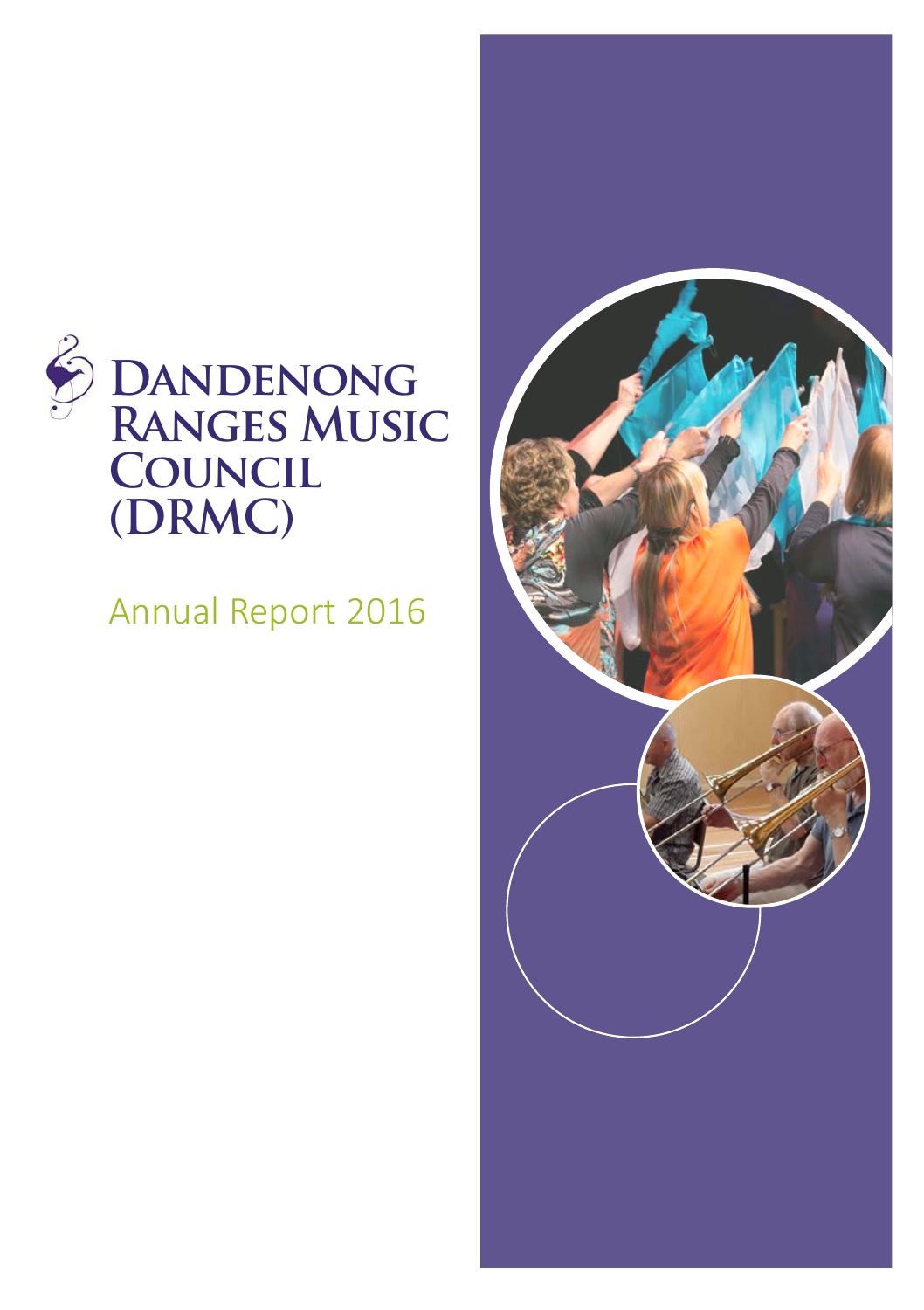# Thank you

To the Hon. James Merlino MP, State Member for Monbulk for his sustained commitment to community music and encouragement of the organisations activities and aims. To Tony Smith MP, Federal Member for Casey for his ongoing interest and support to the organisation. To the ensemble committees and volunteers, resident musicians, teachers, tutors and music directors for their hard work and leadership.

| <b>Board</b>            | <b>Board portfolios</b><br>Chair                                                                                                                                               | Ray Yates                                                                                                                                    |
|-------------------------|--------------------------------------------------------------------------------------------------------------------------------------------------------------------------------|----------------------------------------------------------------------------------------------------------------------------------------------|
|                         | Secretary                                                                                                                                                                      | Helen Willsher                                                                                                                               |
|                         | Treasurer                                                                                                                                                                      | <b>Bev McAlister OAM</b>                                                                                                                     |
|                         | Disability Arts                                                                                                                                                                | <b>Stuart Ashburner</b>                                                                                                                      |
|                         |                                                                                                                                                                                | Andrea Woodberry (retired)                                                                                                                   |
|                         | Members Rep                                                                                                                                                                    | <b>Heather Maxwell</b>                                                                                                                       |
|                         | Creative Development Advisor                                                                                                                                                   | Peter Hurley                                                                                                                                 |
|                         | Marketing                                                                                                                                                                      | Claire Ransome                                                                                                                               |
|                         | <b>International Relations</b>                                                                                                                                                 | Vinko Rizmal                                                                                                                                 |
| Staff                   | Arts Administrator                                                                                                                                                             | Karen Noonan                                                                                                                                 |
|                         | Bookkeeper                                                                                                                                                                     | Rochelle Brammer                                                                                                                             |
|                         | <b>Projects Consultant</b>                                                                                                                                                     | <b>Christine Wallis</b>                                                                                                                      |
|                         |                                                                                                                                                                                |                                                                                                                                              |
| Acknowledgements        | The Dandenong Ranges Music Council gratefully acknowledges<br>the support of the Yarra Ranges Council. Selected projects are<br>supported by the State Government of Victoria. |                                                                                                                                              |
|                         | Potter Foundation<br>Upwey Community Bank Branch, Bendigo Bank<br><b>Education Week</b><br>Children's Week<br>National Youth Week                                              |                                                                                                                                              |
| <b>Project Partners</b> | University of Melbourne<br>Upwey High School<br>Burrinja Cultural Centre<br><b>Tecoma Uniting Church</b><br><b>Tecoma Primary School</b><br><b>MRE Monbulk</b>                 | Caladenia Dementia Care<br>Lilydale High School<br>Melba College<br>The Music Den Belgrave<br><b>MRE Kallista</b><br><b>Harcourts Tecoma</b> |
|                         |                                                                                                                                                                                |                                                                                                                                              |



. . . . . . . . .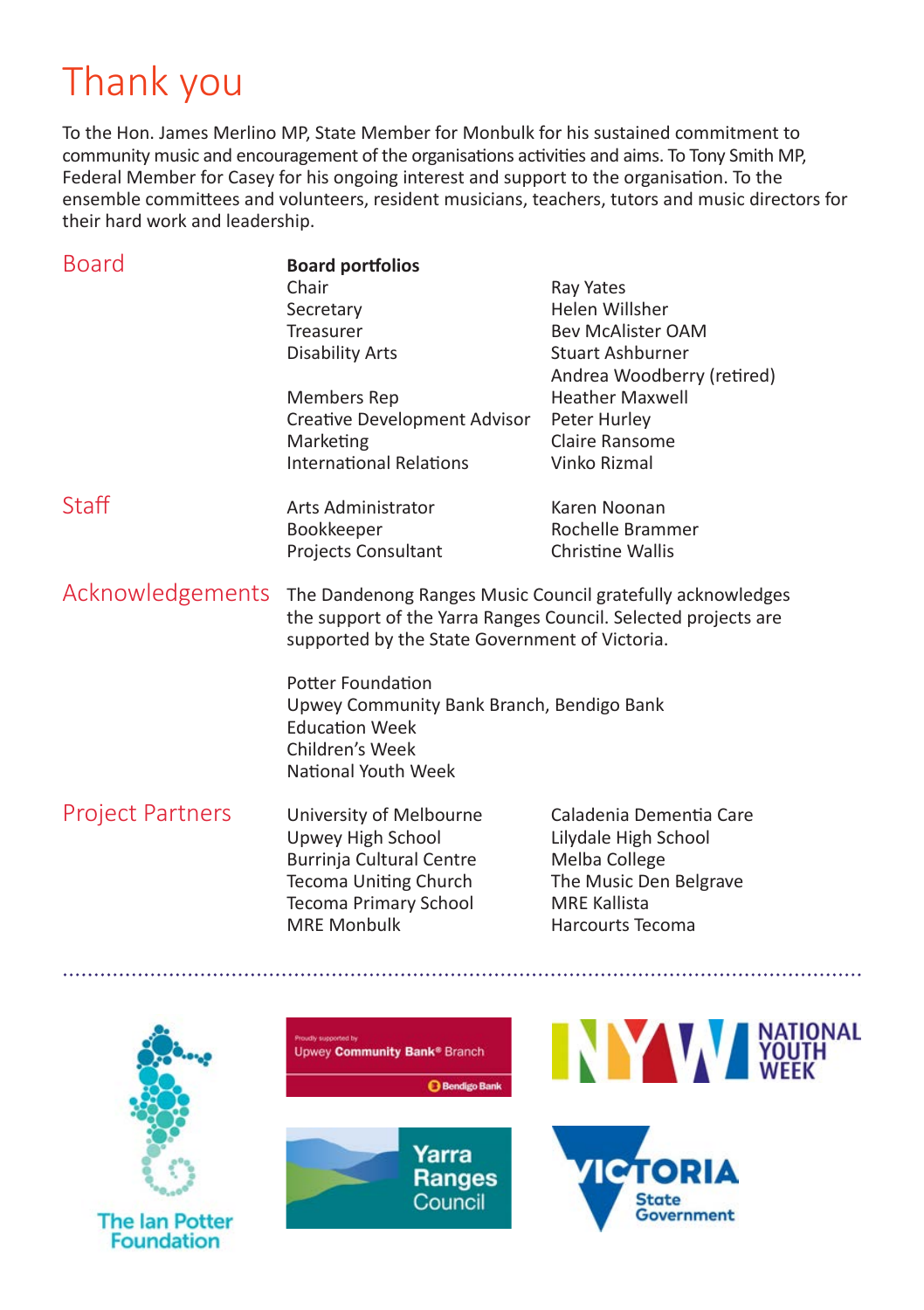

# Chairman's Report



**With a new Strategic Plan to the Business model strategy to the Operational plan coupled with the Artistic direction, the year has been one of a constant striving and broad progress.** 

Our recast structures have been strenuously put in place in this year of renewal. A strengthening of the Board by a broader and more focussed

membership has proved to be a strong decider in the success of the year.

The DRMC's commitment to community music as a generational and cultural catalyst places us as a driving influence across the community. Through innovative programs and creative development we engage with schools, across business and environmental sporting groups, addressing social and health issues. All these individuals and groups and organisations are generous in their praise and appreciation for our work. Their thoughtful, frank and considered support makes our efforts so worthwhile.

The exciting new building initiated by the energetic and visionary Deputy Premier and Minister is the flagship for us. The Honourable James Merlino leads school education thought and innovation in this country and we are so fortunate of having him as a reference and support.

The Shire of Yarra Ranges partnership is a key in our work and we respectfully acknowledge their commitment.

We are in the best place in the world – serving our community through a myriad of activities of support and challenges.

**Raymond Yates** 

2017



*I respectfully acknowledge the past and present traditional owners of this land -The Wurundjeri people, their Ngurungaeta- Murrundindi, and their Eiders.*

# Vale

The DRMC members John Collins, Lynton Martin and Joe Barclay are greatly missed and remembered for their love of music, outlook on life and their contribution to the organisation and community.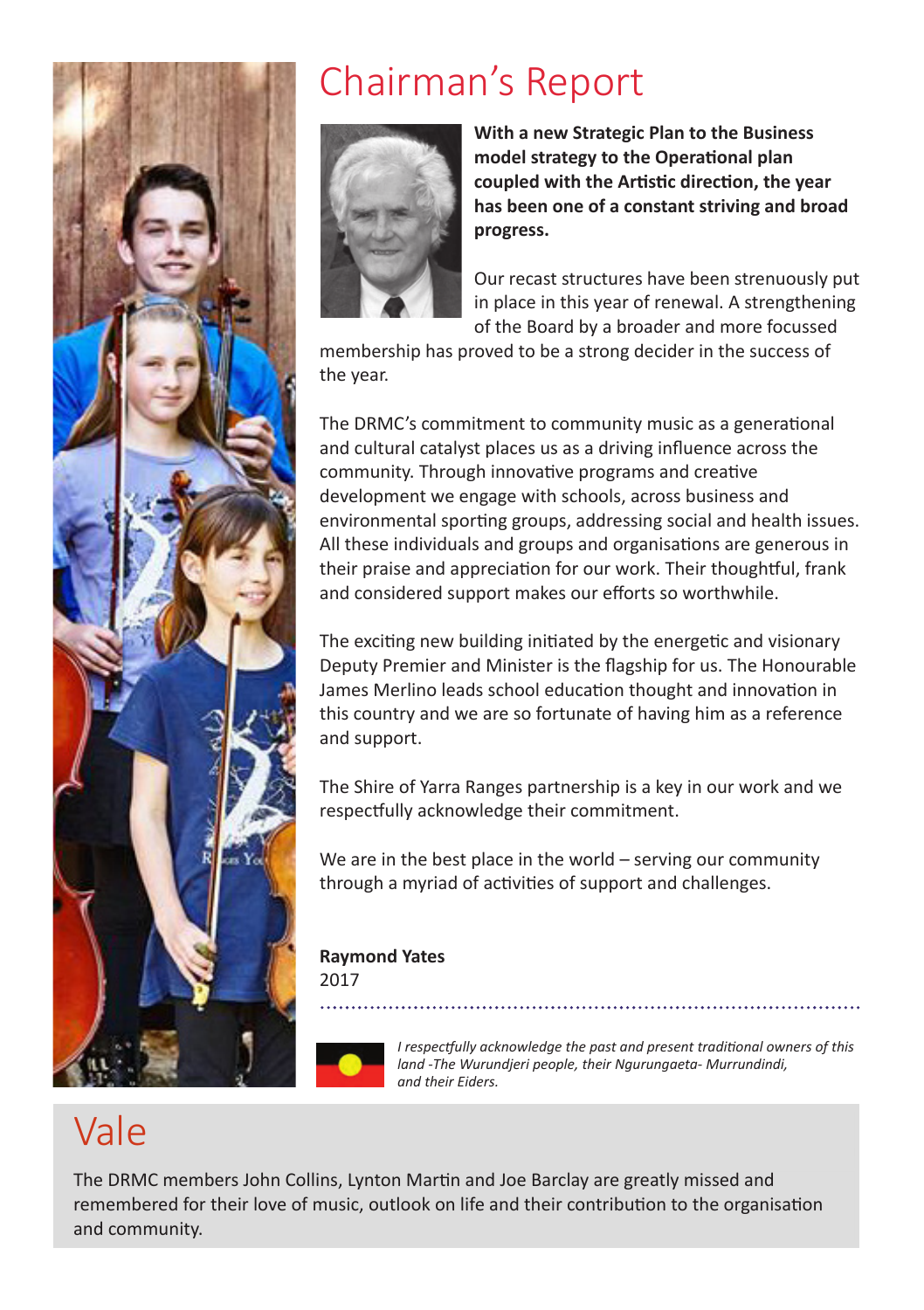# Treasurer's Report

**I am pleased to report that all DRMC ensembles are financially sustainable. Thank you to the treasurer's and support committees who manage the funds for these ensembles.**

All projects came in on budget which is a great effort and gives me relief that DRMC continues to be smart, responsible and accountable.

It continues to concern me that to maintain our current administrative staffing for the organisation we need to contribute all membership fees, interest and income from project management plus some reserve funds to continue at the current level of service. The Board of the DRMC is addressing this issue with Minister Merlino and will meet with Creative Victoria on March 28th 2017 to progress the discussion to inform Minister for the Arts Martin Foley. I am also recommending that the Board begin discussions with the Australia Council for the Arts.

The Strategic Plan is exciting and challenging to sustain financially and given the promise of a music hub at Upwey High School, it is vital that DRMC has the staff to continue to work with our talented team of volunteers and professional artists to continue to service the Yarra Ranges in community music.

We thank the Yarra Ranges Council for their continued financial support. It is really great to see the ensembles growing the music library in new repertoire. As well, DRMC now has two sets of timpani and auxiliary percussion.

We continue to seek project grants and are currently prioritising the best funding options to follow. The completion of the Disability Action Plan will support ongoing submissions in the interests of disability arts.

I refer you to the audited financial statements for details.

Thank you to book keeper Rochelle Brammer and Karen Noonan for their ongoing vigilance. I have recommended to the DRMC Board that we search for a new Board member with an interest and skills in financial matters to support the Board Treasurer.

**Bev McAlister OAM** DRMC Board Treasurer



Above: *New Horizons Band* Right: *Young Strings*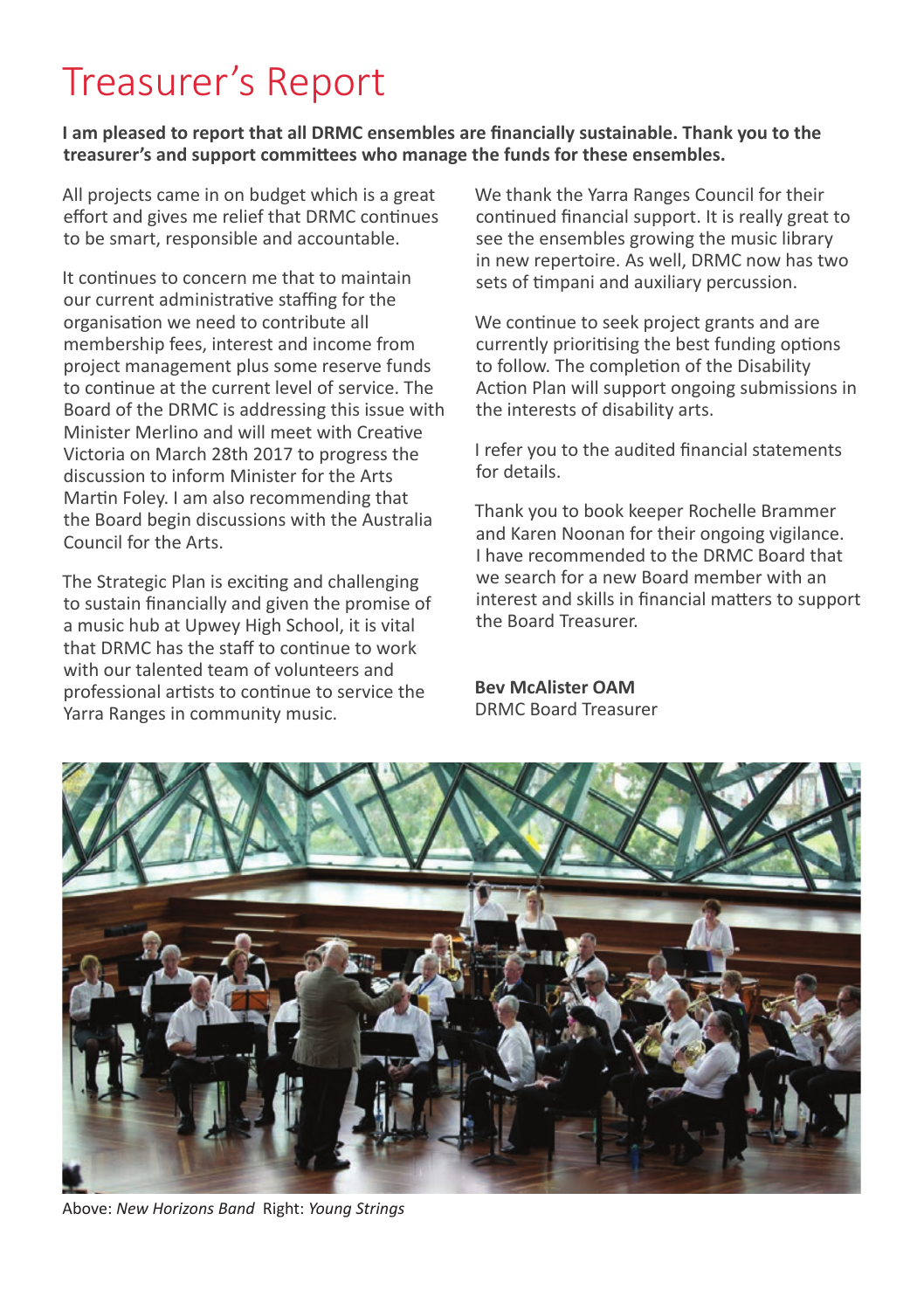# 2016 Highlights

**2016 was an important year for the CRMC in the development of a new Strategic Plan. The 2016-2019 Plan sets the organisation on a journey of renewal based on a commitment to:**

- music as a core human need
- group music making having a binding effect on community wellbeing and cohesion
- music crossing all boundaries of age, abilities and social status
- the happiest people in our communities are those who volunteer and assist others
- and for Australia to grow our own music arts history we must invest in our communities in partnership with our professional artists, administrators and volunteers.

In 2016 the DRMC commenced the development of a Disability Action Plan as a key action of the Strategic Plan. The DRMC has championed and led innovative programs in Disability Arts and Music for over 30 years. The new Action Plan was funded by the Potter Foundation with extensive research conducted by Andrea Woodberry and Project Worker Libby Price.

It was a busy year for the Ensembles with over 110 performances stretching from Kilsyth to Lilydale, Mooroolbark to Emerald and from Melbourne to regional Victoria.

During the year there were special celebrations for the 25th birthday of the Happy Wanderers. Over the years they have presented over 2000 performances giving the aged and frail enjoyable and engaging musical experiences. Five original members Deidre, Rosemary, Joan, Sam and Win are still with the group and Sam continues to accompany the singing. As well as the 25 years of music they have given to the community, the special qualities and talents of their members have shone through. Much more than a singing group, they embody in action community cohesion, engagement and cultural identity.



## Ensembles

### **Ranges Young Strings**

The Ensemble comprises young players with an age range of 8 to 17. The group rehearsed weekly and performed six concerts in the year. The group participated in the Australian Strings Association String Orchestra Festival which involved learning a piece to perform as a massed item as well as playing a work on their own featuring two members as soloists. **Musical Director** Rosalind Burns

#### **Dandenong Ranges Orchestra**

2016 was a highly dynamic and productive year with the Ensemble presenting four major and two smaller performances. The ensemble comprised 30 instrumentalists who were regularly joined by guest instrumentalists and soloists. It was a year of notable changes with the retirement of Musical Director John Collins and appointment of Robert Dora. John led the Orchestra with passion and vision for 30 years and his legacy will be upheld and cherished. The Orchestra's repertoire ranges from operetta to film medleys, contemporary Australian compositions as well as orchestral suites, overtures and the great classics. **Conductor and Musical Director** Jules Cseszko

#### **Dandenong Ranges Big Band**

This year the band extended the conductor role with several members leading the rehearsals as well as working with unusual arrangements and medleys. It has been effective for the band giving insights into different interpretations, rhythm and tempos. The band performed at the 1812 Theatre, Alexander Timber Railway fundraiser and at St Margaret's Church Eltham as part of Council's Community Engagement Week. **Conductor** Kelvin Legg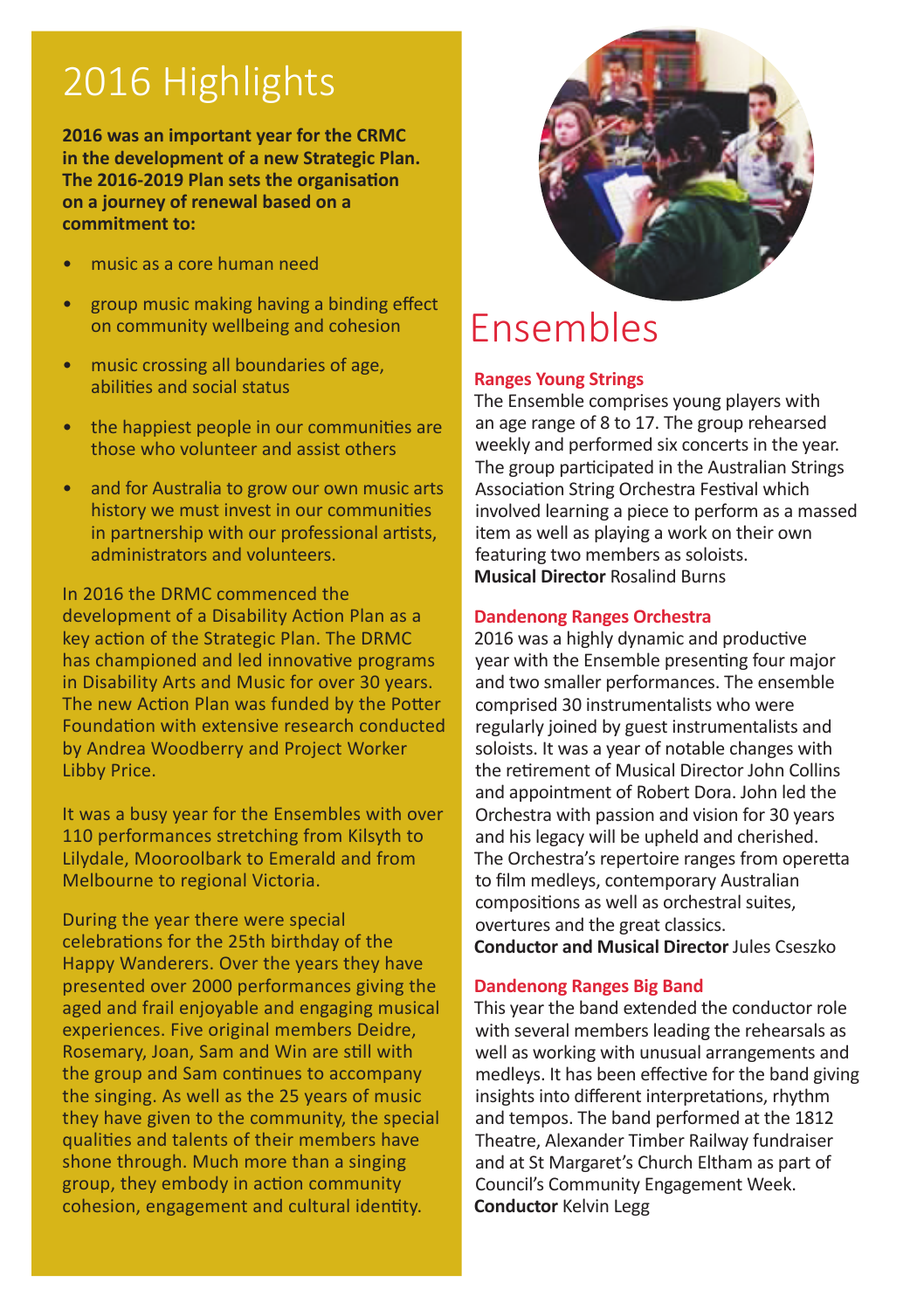# Ensembles (cont.)

### **New Horizons Band**

A very good year for the New Horizons band involving five concerts, including one at The Edge Federation Square. There have been workshops and challenges learning new music. Currently the band has 30 members and a lot of preparation, including a successful submission to the Yarra Ranges Shire, has gone into starting up a beginner band. **Conductor** Brian Hogg

### **Happy Wanderers**



In 2016 the Happy Wanderers celebrated their 25th birthday. During the year they performed over 90 concerts and contributed to special projects working with the Attitude program in the Abba meets Elvis Dance Party and combining with the New Horizons Band for the Party with Attitude concert.

### **Music for the Disabled**

In 2016 fortnightly visits started to Melba Community Residential Unit combining with the staff and music team to present music and singing for the residents to participate in and encourage social activities.



*Education Week*

# Projects

### **Youth Music Awards**

The annual awards aim to encourage and support young musicians. Auditions for the awards commenced in November 2015 with the Awards Concert performances in May 2016.

Bill Borthwick Young Musicians Encouragement Award for music students under the age of 12. First prize: Kaelem Dwight, violin and recorder Honourable mention: Melody Ilyes, flute Honourable mention: Ivy Ilyes, flute

Ann and Chris Krans Young Music Award for music students under the age of 18. First prize: Timothy Huddleston, tuba Second prize: Betty Zhang, piano

Chris Durrand Woodwind Encouragement Prize: Brianna Moore, flute

Mark McAlister Brass Encouragement Prize: Timothy Huddleston

### **Children's Week Musical Messages**

Workshop leaders Suzie Davies Splitter and Phil Splitter led music improvisation workshops on the theme of children's rights with grade five and six students from Tecoma Primary School. A short and punchy jingle was composed using children's language.

### **Youth Week Beat your own drum**

Enthusiastic students from Upwey High School and Special Development School Community House joined in percussion workshops led by Roderick McLeod 'Full Circle Drumming'.

### **Education Week Discover Music Technology**

Using the latest in music technology and techniques, students from Lilydale High School, Melba college and Upwey high School created and recorded music with educator and composer Matt Amy.

### **Dance Here Where Abba meets Elvis**

As part of the Shire of Yarra Ranges project Dance Here, the DRMC presented 'Where Abba meets Elvis' a dance extravaganza of workshops and a party for all ages and abilities led by Pauline

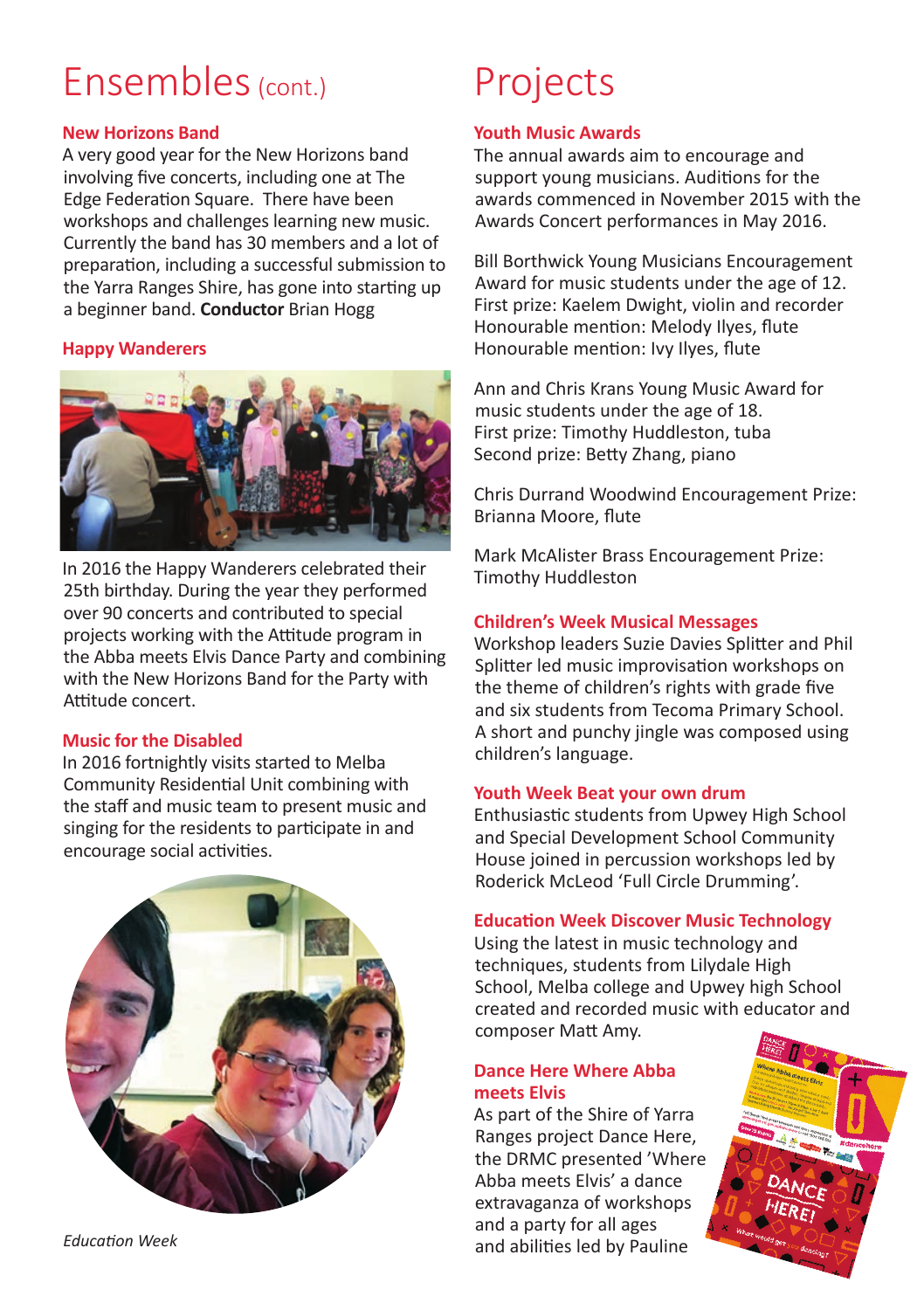

*Callie, Attitude Festival*

Derrick, Monica Espinoza and Rachel Nendrick supported by Tecoma Sing Australia and the Happy Wanderers.

#### **Party with Attitude Festival**

The Festival was a celebration for all ages and abilities with workshops and performances in singing, drumming, concert bands, dance and country music. The Festival was supported by Tecoma Sing Australia, Happy Wanderers, New Horizons Concert Band, and artists Roderick McLeod, Monica Espinoza and Karen Woolfall.

#### **New Dimensions**

For 10 weeks researchers from the University of Melbourne and music therapist Cath Russell workshopped with clients of Caladenia day service and their carers to write and record songs about their lives and experiences of dementia. The project produced a CD of seven songs recorded by the group including their poignant song 'True Spirit'.

#### **Significance Assessment National Library Australia**

A cultural historian from Museum Victoria assessed the music library of the DRMC as nationally significant and recommended a Preservation Needs Assessment study to identify the preservation requirements of the DRMC collection of music, photos and audio visual resources.

# Looking forward

## **Bells of Peace Creative Development funded by Creative Victoria**

A grant from Creative Victoria will fund the creative development of the Bells of Peace song for choral arrangement by Kate Sadler and composition for the Federation Bells by Karen Berger.

## **Ranges Bands Festival funded by Shire of Yarra Ranges**

An event showcasing local bands in the Yarra Ranges.

## **National heritage study funding from National Library Cultural Heritage Grant**

Preparation of a Preservation Needs Assessment for the DRMC collection (paper based material, videos, cassette tapes, CDs, photographs), to be conducted by the Centre for Cultural Materials Conservation, University of Melbourne.

## **1919 Penny Drive funded by Victoria Remembers Commemoration and Education Grant Program**

The project will involve local school children researching the history and composing a song with artists Suzie Davies Splitter and Phil Splitter about the story of the 1919 Penny Drive.